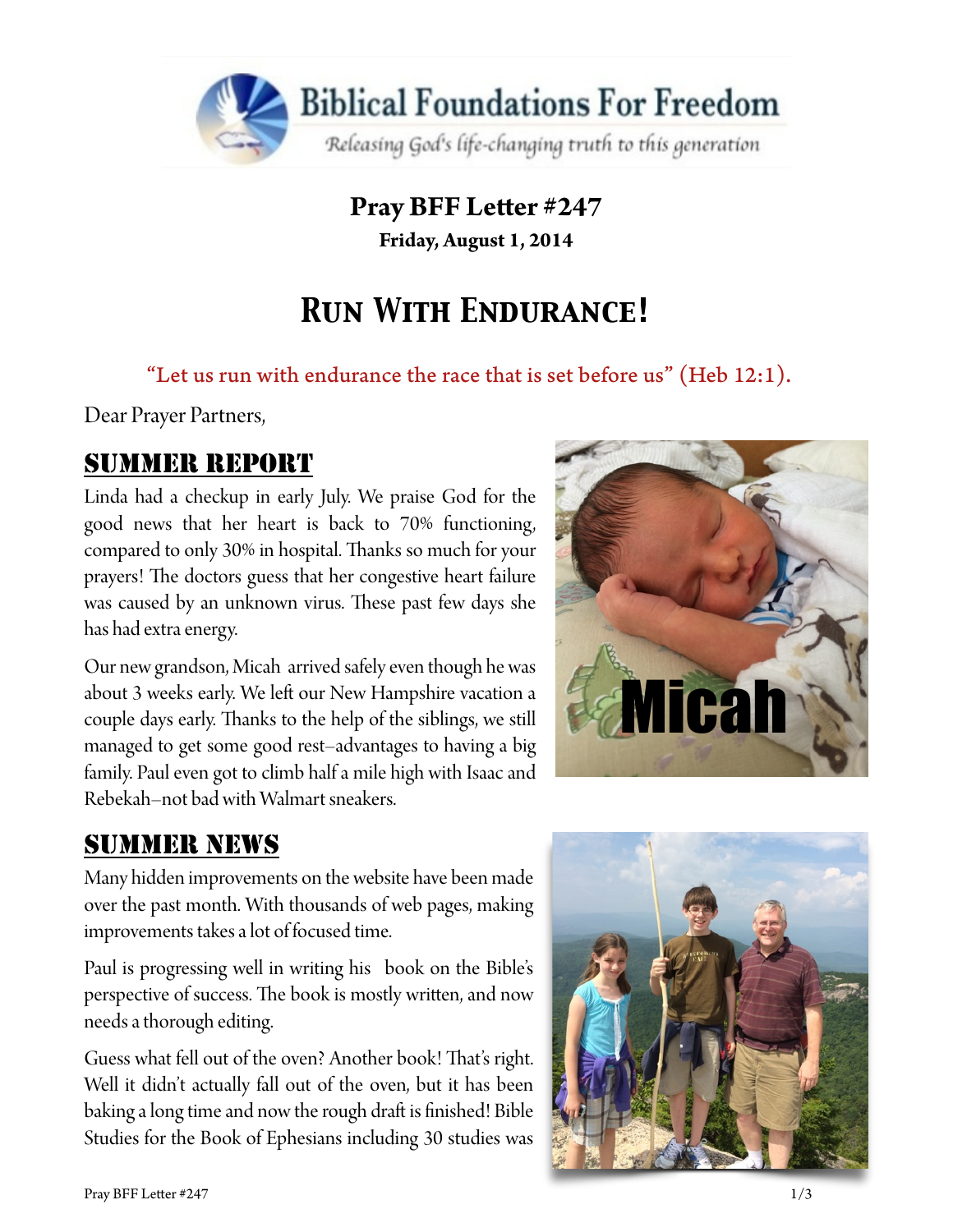completed this week. (The Ephesians Living Commentary is still in the oven baking away!)

I am always looking for editors. If you or a friend have a critical eye and notice mistakes, perhaps you want to help me review this Ephesians Bible study book. If so, contact me. You get a free ebook when fully edited!

#### FALL PLANS

Two signifcant items here:

First, a STM trip to the Philippines is in the planning for early October. Final details are being worked out. This is the land of islands, necessitating many flights. Some places, for example, do not have connecting fights to other islands, so one must frst return to Manilla and then take another fight to the other island. Do pray that God will prepare the hearts of His workers there. Even now one set of handouts is being translated (50% done).

Other signifcant news is that we have volunteers to create an app or two for BFF. Mobile phones are more prevalent overseas than they are here. Do you know, many Africans use their phones to pay bills? It has become integrated in their daily lives. This app project is an answer to prayer. We are looking for as many avenues as possible to distribute BFF Biblical training materials. I would love to do it myself, but I figured it would take me too much time. This way, I get to write while those, more ably equipped, program a better app!

#### Praise!

- Praise the Lord that Linda's heart has greatly improved so that she can now live a normal life.
- Excited that the Bengali seminar, [Initiating Spiritual Growth in the Church](http://www.foundationsforfreedom.net/Topics/Language/India/Bengali/D1/D1Beng00_Index.html), has been published on the web along with a xml feed (for podcasts).
- Thankful for a couple inviting us to be their guests at their bed & breakfast for a few days. A beautiful place! Very refreshing. Also thankful that though the NH trip was shortened a bit; we still feel energized.
- Lots of writing has been done in this last month!
- Allison's roommate found a place to live in NYC, at least until Feb. Do continue to pray for full provision for her fnancial needs for grad school. She did get a couple of part-time summer jobs.

### **Pray!**

- Pray for greater blessing to our many readers. We averaged about 250,000 web pages read each of the last two months. Many of them are going through very difficult times.
- Continued blessing on Paul's writing.
- God's full guidance on the details for the Philippine trip in October, perhaps with a visit to Taiwan.
- Blessings and wisdom on the volunteers preparing a BFF mobile app.
- And pray, as you probably are, for our quickly decaying world. A new party of Hindu radicals now are in control of India and are giving extra boldness for some to persecute Christians.